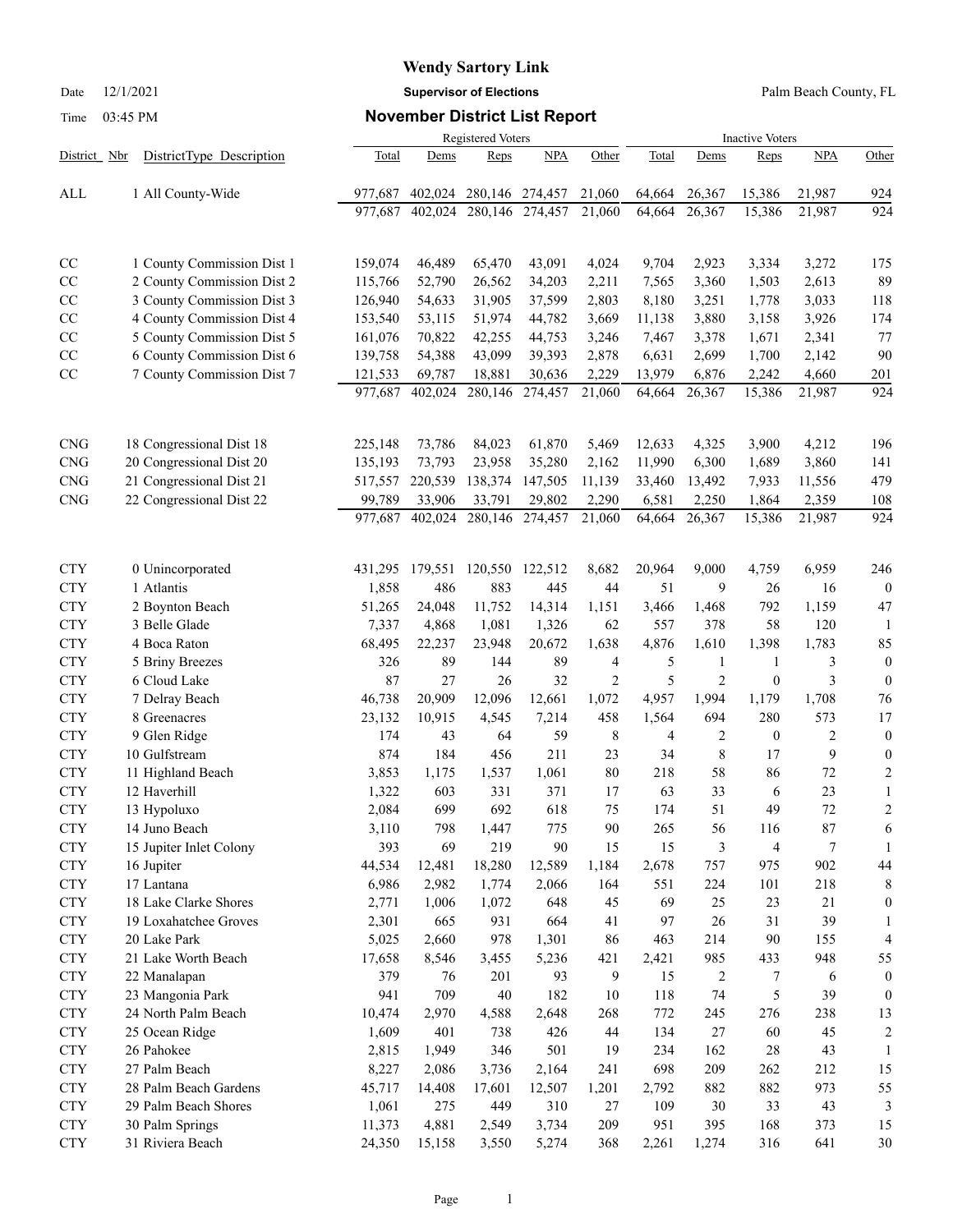# **Wendy Sartory Link** Date 12/1/2021 **Supervisor of Elections** Palm Beach County, FL

### Time 03:45 PM **November District List Report**

|                      |                             |                    |                   | <b>Registered Voters</b> |                   |                 | <b>Inactive Voters</b> |                 |                 |                 |                  |
|----------------------|-----------------------------|--------------------|-------------------|--------------------------|-------------------|-----------------|------------------------|-----------------|-----------------|-----------------|------------------|
| District Nbr         | DistrictType Description    | <b>Total</b>       | Dems              | Reps                     | <b>NPA</b>        | Other           | Total                  | Dems            | Reps            | <b>NPA</b>      | Other            |
| <b>CTY</b>           | 32 Royal Palm Beach         | 27,390             | 11,804            | 6,981                    | 8,032             | 573             | 1,337                  | 533             | 305             | 481             | 18               |
| <b>CTY</b>           | 33 South Bay                | 1,505              | 1,186             | 85                       | 223               | 11              | 124                    | 101             | 6               | 17              | $\boldsymbol{0}$ |
| <b>CTY</b>           | 34 South Palm Beach         | 1,321              | 403               | 506                      | 378               | 34              | 132                    | 44              | 42              | 46              | $\boldsymbol{0}$ |
| <b>CTY</b>           | 35 Tequesta                 | 4,942              | 1,188             | 2,375                    | 1,273             | 106             | 287                    | 75              | 116             | 91              | 5                |
| <b>CTY</b>           | 36 Village Of Golf          | 273                | 36                | 186                      | 47                | 4               | 13                     | $\overline{2}$  | 10              | 1               | $\boldsymbol{0}$ |
| <b>CTY</b>           | 37 Wellington               | 42,798             | 15,188            | 14,010                   | 12,629            | 971             | 2,674                  | 875             | 840             | 920             | 39               |
| <b>CTY</b>           | 38 Westlake                 | 1,588              | 533               | 499                      | 507               | 49              | 16                     | 3               | 10              | 3               | $\boldsymbol{0}$ |
| <b>CTY</b>           | 39 West Palm Beach          | 69,306             | 33,732            | 15,445                   | 18,575            | 1,554           | 8,500                  | 3,836           | 1,596           | 2,936           | 132              |
|                      |                             | 977,687            | 402,024           | 280,146                  | 274,457           | 21,060          | 64,664                 | 26,367          | 15,386          | 21,987          | 924              |
| HSE                  | 81 State House Dist 81      | 115,942            | 50,109            | 30,861                   | 32,740            | 2,232           | 4,983                  | 2,295           | 1,068           | 1,563           | 57               |
| <b>HSE</b>           | 82 State House Dist 82      | 53,794             | 14,805            | 22,801                   | 14,822            | 1,366           | 3,218                  | 906             | 1,201           | 1,062           | 49               |
| <b>HSE</b>           | 85 State House Dist 85      | 137,997            | 43,782            | 52,857                   | 38,001            | 3,357           | 6,822                  | 2,271           | 2,117           | 2,315           | 119              |
| HSE                  | 86 State House Dist 86      | 117,141            | 48,522            | 32,487                   | 33,669            | 2,463           | 7,395                  | 2,980           | 1,810           | 2,510           | 95               |
| <b>HSE</b>           | 87 State House Dist 87      | 74,288             | 32,881            | 15,934                   | 24,151            | 1,322           | 5,727                  | 2,467           | 967             | 2,218           | 75               |
| <b>HSE</b>           | 88 State House Dist 88      | 102,039            | 60,799            | 14,595                   | 24,907            | 1,738           | 11,418                 | 5,787           | 1,625           | 3,822           | 184              |
| <b>HSE</b>           | 89 State House Dist 89      | 128,783            | 42,621            | 45,574                   | 37,189            | 3,399           | 11,617                 | 3,859           | 3,441           | 4,128           | 189              |
| <b>HSE</b>           | 90 State House Dist 90      |                    |                   |                          |                   |                 |                        |                 |                 |                 | 77               |
| <b>HSE</b>           | 91 State House Dist 91      | 115,447            | 50,935            | 28,449<br>36,588         | 33,593            | 2,470           | 6,406                  | 2,668           | 1,462           | 2,199           |                  |
|                      |                             | 132,256<br>977,687 | 57,570<br>402,024 | 280,146                  | 35,385<br>274,457 | 2,713<br>21,060 | 7,078<br>64,664        | 3,134<br>26,367 | 1,695<br>15,386 | 2,170<br>21,987 | 79<br>924        |
|                      |                             |                    |                   |                          |                   |                 |                        |                 |                 |                 |                  |
| <b>SB</b>            | 1 School Board Dist 1       | 156,203            | 45,981            | 63,976                   | 42,309            | 3,937           | 9,293                  | 2,807           | 3,175           | 3,142           | 169              |
| SB                   | 2 School Board Dist 2       | 107,407            | 47,863            | 25,617                   | 31,958            | 1,969           | 6,876                  | 3,061           | 1,342           | 2,393           | 80               |
| SB                   | 3 School Board Dist 3       | 163,206            | 74,699            | 40,869                   | 44,247            | 3,391           | 7,276                  | 3,333           | 1,601           | 2,274           | 68               |
| <b>SB</b>            | 4 School Board Dist 4       | 143,709            | 54,973            | 43,989                   | 41,132            | 3,615           | 12,220                 | 4,406           | 3,283           | 4,324           | 207              |
| SB                   | 5 School Board Dist 5       | 152,260            | 55,589            | 47,161                   | 46,234            | 3,276           | 9,024                  | 3,296           | 2,355           | 3,234           | 139              |
| SB                   | 6 School Board Dist 6       | 134,248            | 52,679            | 40,828                   | 37,982            | 2,759           | 6,510                  | 2,666           | 1,655           | 2,107           | 82               |
| SB                   | 7 School Board Dist 7       | 120,654            | 70,240            | 17,706                   | 30,595            | 2,113           | 13,465                 | 6,798           | 1,975           | 4,513           | 179              |
|                      |                             | 977,687            | 402,024           | 280,146                  | 274,457           | 21,060          | 64,664                 | 26,367          | 15,386          | 21,987          | 924              |
| <b>SEN</b>           | 25 State Senate Dist 25     | 31,330             | 10,418            | 11,722                   | 8,556             | 634             | 1,133                  | 507             | 279             | 328             | 19               |
| <b>SEN</b>           | 29 State Senate Dist 29     | 267,236            | 102,560           | 81,445                   | 77,556            | 5,675           | 15,045                 | 5,798           | 3,950           | 5,089           | 208              |
| <b>SEN</b>           | 30 State Senate Dist 30     |                    | 347,897 139,538   | 105,907                  | 94,707            | 7,745           | 25,621                 | 10,479          | 6,181           | 8,578           | 383              |
| <b>SEN</b>           | 31 State Senate Dist 31     |                    | 331,224 149,508   | 81,072                   | 93,638            | 7,006           | 22,865                 | 9,583           | 4,976           | 7,992           | 314              |
|                      |                             |                    | 977,687 402,024   |                          | 280,146 274,457   | 21,060          | 64,664                 | 26,367          | 15,386          | 21,987          | 924              |
| TAC                  | 1 Acme Improvement District | 36,259             | 12,822            | 12,072                   | 10,562            | 803             | 2,270                  | 745             | 707             | 781             | 37               |
|                      |                             | 36,259             | 12,822            | 12,072                   | 10,562            | 803             | 2,270                  | 745             | 707             | 781             | 37               |
| $_{\rm TBC}$         | 1 Briger Comm Dev Dist      | 1,207              | 722               | 115                      | 357               | 13              | 43                     | 24              | 4               | 14              | 1                |
|                      |                             | 1,207              | 722               | 115                      | 357               | $\overline{13}$ | 43                     | 24              | $\overline{4}$  | 14              |                  |
|                      |                             |                    | 31,299            |                          |                   |                 |                        |                 |                 |                 |                  |
| TBT                  | 1 Boca Raton Taxing Dist    | 91,858<br>91,858   | 31,299            | 30,898<br>30,898         | 27,547<br>27,547  | 2,114           | 6,225                  | 2,136           | 1,739<br>1,739  | 2,245           | 105              |
|                      |                             |                    |                   |                          |                   | 2,114           | 6,225                  | 2,136           |                 | 2,245           | 105              |
| $\operatorname{TBV}$ | 1 Boynton Village Comm Dist | 741                | 301               | 207                      | 206               | 27              | 44                     | 15              | 14              | 14              |                  |
|                      |                             | 741                | 301               | $207\,$                  | 206               | $27\,$          | 44                     | 15              | 14              | 14              |                  |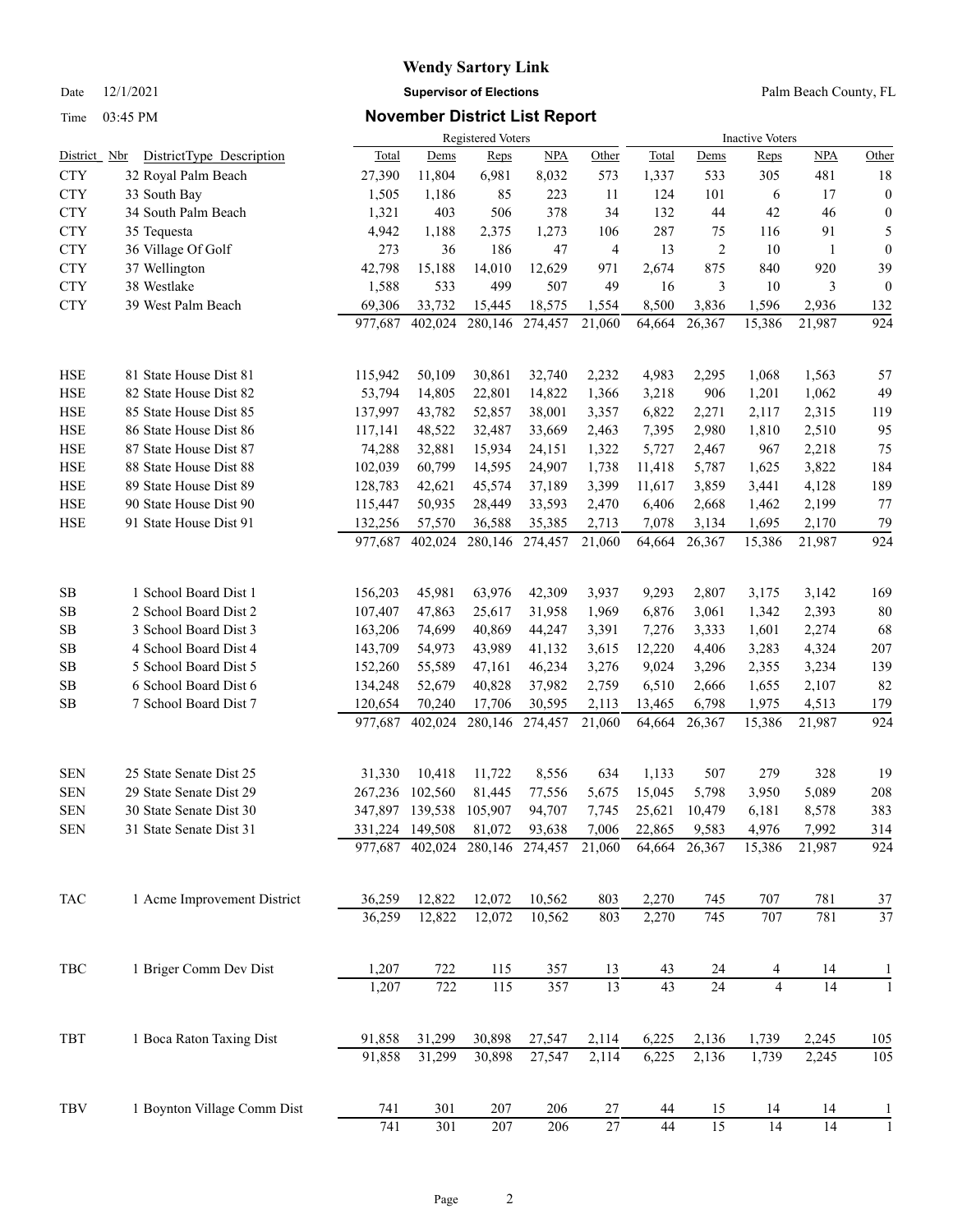# **Wendy Sartory Link**

Date 12/1/2021 **Supervisor of Elections** Palm Beach County, FL

| Time                        |  | 03:45 PM                         |                  | <b>November District List Report</b> |                  |                     |                 |                  |                  |                         |                     |                  |  |  |  |
|-----------------------------|--|----------------------------------|------------------|--------------------------------------|------------------|---------------------|-----------------|------------------|------------------|-------------------------|---------------------|------------------|--|--|--|
|                             |  |                                  |                  | Registered Voters                    |                  |                     |                 |                  |                  | <b>Inactive Voters</b>  |                     |                  |  |  |  |
| District Nbr                |  | DistrictType Description         | Total            | Dems                                 | Reps             | NPA                 | Other           | Total            | Dems             | Reps                    | NPA                 | Other            |  |  |  |
| TEN                         |  | 1 Lox Environ Imprv Dist         | 64,703           | 17,742                               | 27,580           | 17,766              | 1,615           | 3,625            | 1,001            | 1,367                   | 1,200               | 57               |  |  |  |
|                             |  |                                  | 64,703           | 17,742                               | 27,580           | 17,766              | 1,615           | 3,625            | 1,001            | 1,367                   | 1,200               | $\overline{57}$  |  |  |  |
| <b>TGA</b>                  |  | 1 Greenacres Annexation Question | $\boldsymbol{0}$ | $\boldsymbol{0}$                     | $\boldsymbol{0}$ | $\boldsymbol{0}$    | $\frac{0}{0}$   | $\boldsymbol{0}$ | $\boldsymbol{0}$ | 0                       | 0                   | $\overline{0}$   |  |  |  |
|                             |  |                                  | $\Omega$         | $\theta$                             | $\overline{0}$   | $\overline{0}$      |                 | $\Omega$         | $\Omega$         | $\Omega$                | $\Omega$            | $\overline{0}$   |  |  |  |
| THC                         |  | 1 Hamal Comm Dev Dist            | 2,399            | 1,225                                | 415              | 707                 | 52              | 135              | 65               | 22                      | 45                  | $rac{3}{3}$      |  |  |  |
|                             |  |                                  | 2,399            | 1,225                                | 415              | 707                 | $\overline{52}$ | 135              | $\overline{65}$  | $\overline{22}$         | $\overline{45}$     |                  |  |  |  |
| <b>THY</b>                  |  | 1 Hypo Haverhill Comm Dist       | 627              | 299                                  | 106              | 205                 | 17              | 14               | 6                | 5                       | 3<br>$\overline{3}$ | $\frac{0}{0}$    |  |  |  |
|                             |  |                                  | 627              | 299                                  | 106              | $\overline{205}$    | $\overline{17}$ | $\overline{14}$  | 6                | $\overline{\mathbf{5}}$ |                     |                  |  |  |  |
| TIT                         |  | 1 Indian Trail Imprv Dist        | 35,395           | 11,616                               | 12,608           | 10,411              | 760             | 927              | 345              | 251                     | 318                 | 13               |  |  |  |
|                             |  |                                  | 35,395           | 11,616                               | 12,608           | 10,411              | 760             | 927              | 345              | 251                     | 318                 | $\overline{13}$  |  |  |  |
| TJC                         |  | 1 Journeys Comm Dev Dist         | 1,158            | 430                                  | 338              | 370                 | 20              | 54               | 17               | 13                      | 24                  | $\boldsymbol{0}$ |  |  |  |
|                             |  |                                  | 1,158            | 430                                  | 338              | 370                 | 20              | 54               | $\overline{17}$  | 13                      | 24                  | $\overline{0}$   |  |  |  |
| TJI                         |  | 1 Jupiter Inlet Dist             | 94,231           | 25,792                               | 40,368           | 25,728              | 2,343           | 5,104            | 1,444            | 1,875                   | 1,699               | 86               |  |  |  |
|                             |  |                                  | 94,231           | 25,792                               | 40,368           | 25,728              | 2,343           | 5,104            | 1,444            | 1,875                   | 1,699               | 86               |  |  |  |
| TLI                         |  | 1 Library District               |                  | 652,122 259,747 194,242 184,358      |                  |                     | 13,775          | 34,378           | 13,773           | 8,667                   | 11,496              | 442              |  |  |  |
|                             |  |                                  |                  | 652, 122 259, 747 194, 242 184, 358  |                  |                     | 13,775          | 34,378           | 13,773           | 8,667                   | 11,496              | 442              |  |  |  |
| TMC                         |  | 1 Monterey Comm Dev Dist         | 459              | 206                                  | 86               | 149                 | 18              | 21               | 11               | 2                       | 7                   |                  |  |  |  |
|                             |  |                                  | 459              | 206                                  | 86               | 149                 | $\overline{18}$ | $\overline{21}$  | $\overline{11}$  | $\overline{2}$          | $\overline{7}$      |                  |  |  |  |
| TMH                         |  | 1 Marsh Harbour Comm Dev         | 554              | 389                                  | $27\,$           | 131                 | 7               | 48               | 29               | 2                       | 16                  | 1                |  |  |  |
|                             |  |                                  | 554              | 389                                  | $\overline{27}$  | 131                 | $\overline{7}$  | $\overline{48}$  | $\overline{29}$  | $\overline{2}$          | 16                  | -1               |  |  |  |
| TNI                         |  | 1 Northern Imprv Dist            | 127,530          | 46,644                               | 42,615           | 35,174              | 3,097           | 8,699            | 3,247            | 2,363                   | 2,944               | 145              |  |  |  |
|                             |  |                                  | 127,530          | 46,644                               | 42,615           | 35,174              | 3,097           | 8,699            | 3,247            | 2,363                   | 2,944               | 145              |  |  |  |
| <b>TOO</b>                  |  | 1 Osprey Oaks Comm Dev           | 441              | 173                                  | 125              | 135                 | $\frac{8}{8}$   | 8                | 5                | $rac{2}{2}$             |                     |                  |  |  |  |
|                             |  |                                  | 441              | 173                                  | 125              | 135                 |                 | $\overline{8}$   | $\overline{5}$   |                         |                     | $\overline{0}$   |  |  |  |
| TOP                         |  | 1 Old Palm Comm Dev              | 412              | 61                                   | $252\,$          | $88\,$              | 11              | 5                | $\overline{c}$   | 1                       |                     |                  |  |  |  |
|                             |  |                                  | 412              | $\overline{61}$                      | 252              | $\overline{\bf 88}$ | $\overline{11}$ | $\overline{5}$   | $\overline{2}$   | $\mathbf{1}$            | $\mathbf{1}$        |                  |  |  |  |
| $\ensuremath{\mathsf{TPC}}$ |  | 1 Plantation Comm Dev Dist       | 1,423            | 561                                  | 389              | 444                 | 29              | 34               | 20               | 6                       | 8                   | $\boldsymbol{0}$ |  |  |  |
|                             |  |                                  | 1,423            | 561                                  | 389              | 444                 | $\overline{29}$ | $\overline{34}$  | $\overline{20}$  | 6                       | $\,8\,$             | $\overline{0}$   |  |  |  |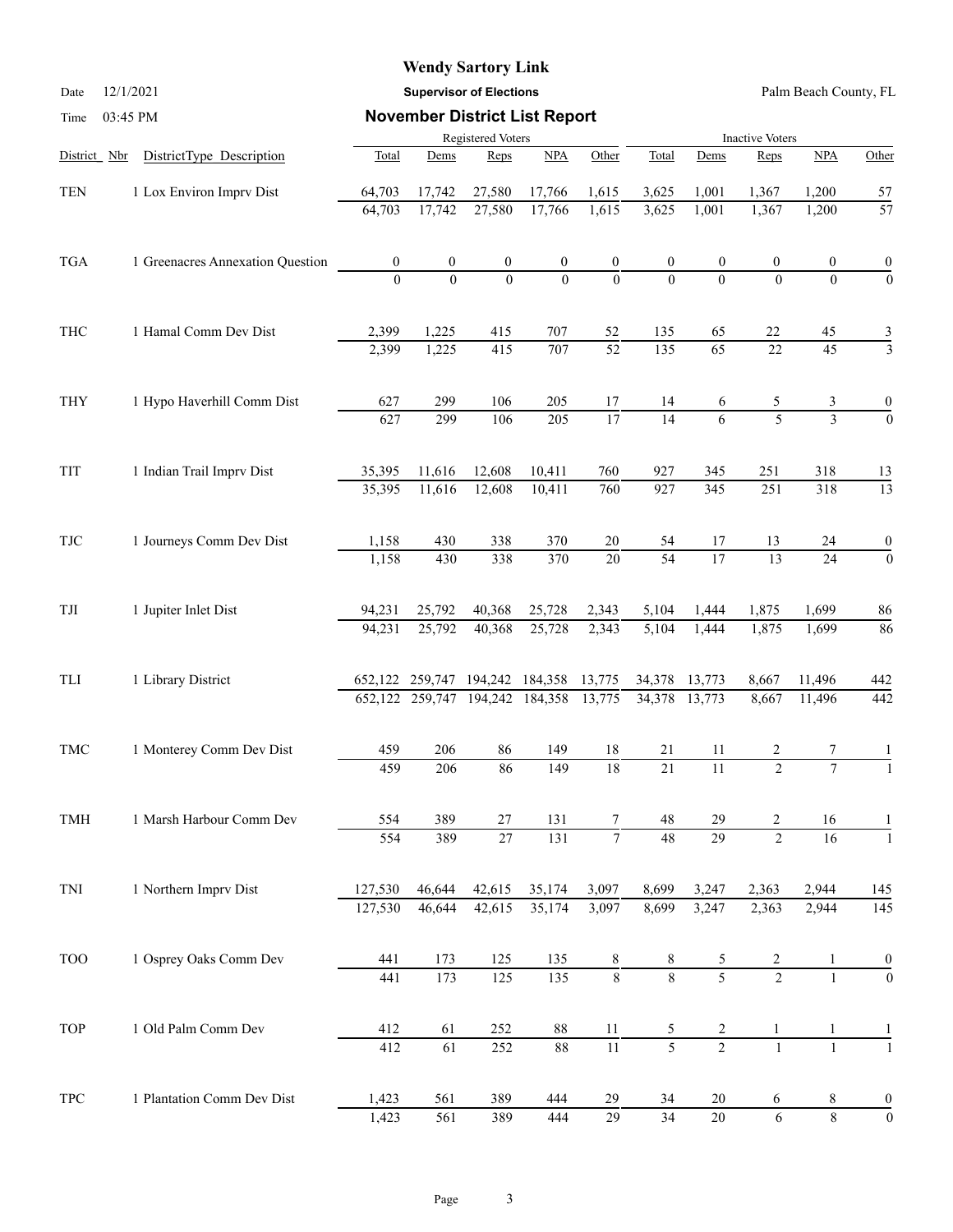|              |                                      |                                                         | <b>Wendy Sartory Link</b>            |                 |              |                 |                 |                                |                        |                 |                                      |  |
|--------------|--------------------------------------|---------------------------------------------------------|--------------------------------------|-----------------|--------------|-----------------|-----------------|--------------------------------|------------------------|-----------------|--------------------------------------|--|
| Date         | 12/1/2021                            | Palm Beach County, FL<br><b>Supervisor of Elections</b> |                                      |                 |              |                 |                 |                                |                        |                 |                                      |  |
| Time         | 03:45 PM                             |                                                         | <b>November District List Report</b> |                 |              |                 |                 |                                |                        |                 |                                      |  |
|              |                                      | Registered Voters                                       |                                      |                 |              |                 |                 |                                | <b>Inactive Voters</b> |                 |                                      |  |
| District Nbr | DistrictType Description             | Total                                                   | Dems                                 | Reps            | NPA          | Other           | Total           | Dems                           | Reps                   | NPA             | Other                                |  |
| TPO          | 1 Port Of Palm Beach                 | 304,554 132,822                                         |                                      | 83,563          | 81,806       | 6,363           | 22,915          | 10,091                         | 4,985                  | 7,508           | 331                                  |  |
|              |                                      |                                                         | 304,554 132,822                      | 83,563          | 81,806       | 6,363           | 22,915          | 10,091                         | 4,985                  | 7,508           | 331                                  |  |
| TRC          | 1 Renaissance Comm Dev               | 1,743                                                   | 686                                  | 407             | 591          | 59              | 210             | 73                             | 47                     | 88              | $\frac{2}{2}$                        |  |
|              |                                      | 1,743                                                   | 686                                  | 407             | 591          | 59              | 210             | $\overline{73}$                | $\overline{47}$        | 88              |                                      |  |
| TSB          | 1 Sonoma Bay Comm Dev                | 418                                                     | 267                                  | 36              | 111          | 4               | 55              | 39                             | 6                      | 10              | $\boldsymbol{0}$                     |  |
|              |                                      | 418                                                     | 267                                  | $\overline{36}$ | 111          | $\overline{4}$  | $\overline{55}$ | $\overline{39}$                | 6                      | 10              | $\boldsymbol{0}$                     |  |
| TSI          | 1 Seminole Imprv Dist                | 1,588                                                   | 533                                  | 499             | 507          | 49              | 16              | 3                              | 10                     | 3               | 0                                    |  |
|              |                                      | 1,588                                                   | 533                                  | 499             | 507          | 49              | 16              | $\overline{3}$                 | 10                     | $\overline{3}$  | $\boldsymbol{0}$                     |  |
| TTC          | 1 Terracina Comm Dev Dist            | 1,000                                                   | 556                                  | 152             | 272          | 20              | 70              | 36                             | 9                      | 25              | 0                                    |  |
|              |                                      | 1,000                                                   | 556                                  | 152             | 272          | 20              | 70              | $\overline{36}$                | $\overline{9}$         | $\overline{25}$ | $\boldsymbol{0}$                     |  |
| TTO          | 1 Thousand Comm Dev Dist             | 1,460                                                   | 888                                  | 182             | 363          | $27\,$          | 81              | 48                             | 4                      | 28              |                                      |  |
|              |                                      | 1,460                                                   | 888                                  | 182             | 363          | 27              | 81              | 48                             | $\overline{4}$         | 28              | $\overline{1}$                       |  |
| TVC          | 1 Vista Comm Dev Dist                | 357                                                     | 164                                  | 57              | 122          | 14              | 17              | 10                             | 1                      | 6               | $\boldsymbol{0}$                     |  |
|              |                                      | $\overline{357}$                                        | 164                                  | $\overline{57}$ | 122          | $\overline{14}$ | $\overline{17}$ | $\overline{10}$                | $\mathbf{1}$           | $\overline{6}$  | $\mathbf{0}$                         |  |
| TWC          | 1 Winston Comm Dev Dist              | 1,168                                                   | 409                                  | 352             | 374          | 33              | 69              | 19                             | 31                     | 19              | 0                                    |  |
|              |                                      | 1,168                                                   | 409                                  | 352             | 374          | $\overline{33}$ | 69              | $\overline{19}$                | $\overline{31}$        | 19              | $\boldsymbol{0}$                     |  |
| TWP          | 1 Wyndam Park Comm Dev               | 664                                                     | 369                                  | 77              | 207          | 11              | 23              | 11                             | 3                      | 8               | 1                                    |  |
|              |                                      | 664                                                     | 369                                  | $77\,$          | 207          | 11              | 23              | 11                             | $\mathfrak{Z}$         | $8\,$           | $\mathbf{1}$                         |  |
| WRD          | 11 Ward 1                            | 1,858                                                   | 486                                  | 883             | 445          | 44              | 51              | 9                              | 26                     | 16              | $\boldsymbol{0}$                     |  |
| WRD          | 21 Boynton Beach Dist 1              | 14,246                                                  | 6,133                                | 3,727           | 3,988        | 398             | 941             | 382                            | 231                    | 316             | 12                                   |  |
| WRD          | 22 Boynton Beach Dist 2              | 11,420                                                  | 6,761                                | 1,693           | 2,784        | 182             | 792             | 412                            | 123                    | 247             | 10                                   |  |
| WRD          | 23 Boynton Beach Dist 3              | 12,914                                                  | 5,472                                | 3,440           | 3,692        | 310             | 957             | 357                            | 253                    | 334             | 13                                   |  |
| WRD          | 24 Boynton Beach Dist 4<br>31 Ward 1 | 12,685                                                  | 5,682                                | 2,892           | 3,850        | 261             | 776             | 317                            | 185                    | 262             | 12                                   |  |
| WRD          | 41 Ward 1                            | 7,337                                                   | 4,868                                | 1,081           | 1,326        | 62              | 557             | 378                            | 58                     | 120             | 1                                    |  |
| WRD<br>WRD   | 51 Ward 1                            | 68,495<br>326                                           | 22,237<br>89                         | 23,948<br>144   | 20,672<br>89 | 1,638           | 4,876           | 1,610                          | 1,398                  | 1,783           | 85                                   |  |
| WRD          | 61 Ward 1                            | $87\,$                                                  | 27                                   | 26              | 32           | 4<br>2          | 5<br>5          | $\mathbf{1}$<br>$\overline{c}$ | 1<br>$\boldsymbol{0}$  | 3<br>3          | $\boldsymbol{0}$<br>$\boldsymbol{0}$ |  |
| WRD          | 71 Ward 1                            | 46,738                                                  | 20,909                               | 12,096          | 12,661       | 1,072           | 4,957           | 1,994                          | 1,179                  | 1,708           | 76                                   |  |
| WRD          | 81 Ward 1                            | 23,132                                                  | 10,915                               | 4,545           | 7,214        | 458             | 1,564           | 694                            | 280                    | 573             | 17                                   |  |
|              |                                      |                                                         |                                      |                 |              |                 |                 |                                |                        |                 |                                      |  |

WRD 91 Ward 1 174 43 64 59 8 4 2 0 2 0 WRD 101 Ward 1 874 184 456 211 23 34 8 17 9 0 WRD 111 Ward 1 3,853 1,175 1,537 1,061 80 218 58 86 72 2 WRD 121 Ward 1 1,322 603 331 371 17 63 33 6 23 1 WRD 131 Ward 1 2,084 699 692 618 75 174 51 49 72 2 WRD 141 Ward 1 3,110 798 1,447 775 90 265 56 116 87 6 WRD 151 Ward 1 393 69 219 90 15 15 3 4 7 1